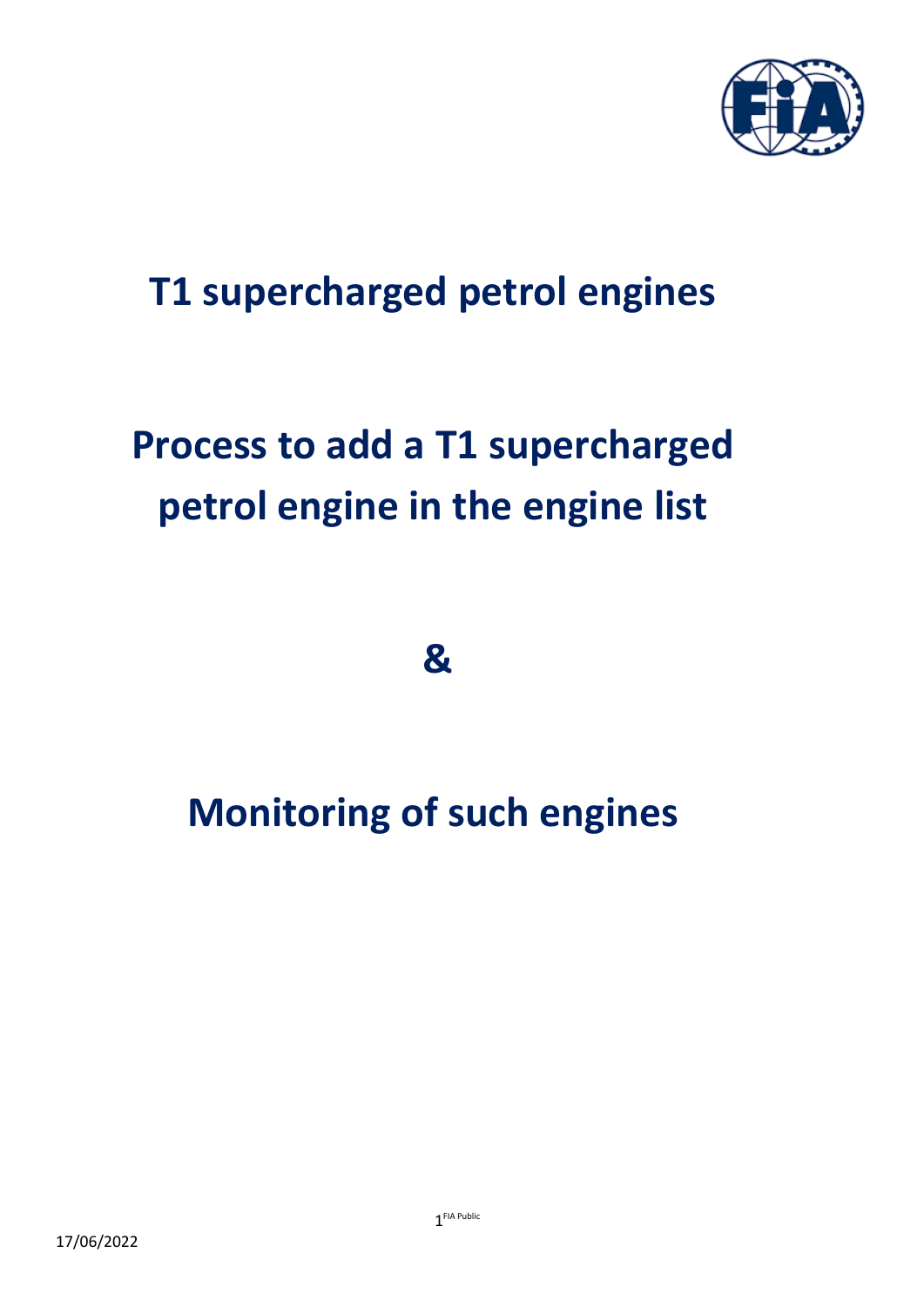

## **Tables of Contents**

|    | 1.  |                                                                                       |  |  |  |
|----|-----|---------------------------------------------------------------------------------------|--|--|--|
|    |     |                                                                                       |  |  |  |
| 2. |     | Reminder of the main points of the current technical regulations related to T1 petrol |  |  |  |
|    |     |                                                                                       |  |  |  |
|    | a.  |                                                                                       |  |  |  |
|    | b.  |                                                                                       |  |  |  |
| 3. |     |                                                                                       |  |  |  |
|    | a.  |                                                                                       |  |  |  |
|    | b.  |                                                                                       |  |  |  |
|    | c.  |                                                                                       |  |  |  |
|    | i.  |                                                                                       |  |  |  |
|    | ii. |                                                                                       |  |  |  |
| 4. |     |                                                                                       |  |  |  |
|    | a.  |                                                                                       |  |  |  |
|    | b.  |                                                                                       |  |  |  |
|    | c.  |                                                                                       |  |  |  |
|    | d.  |                                                                                       |  |  |  |
|    | e.  |                                                                                       |  |  |  |
|    | f.  |                                                                                       |  |  |  |
| 5. |     |                                                                                       |  |  |  |
|    | a.  |                                                                                       |  |  |  |
|    | b.  |                                                                                       |  |  |  |
| 6. |     |                                                                                       |  |  |  |
|    | a.  |                                                                                       |  |  |  |
|    | b.  |                                                                                       |  |  |  |
|    | c.  |                                                                                       |  |  |  |
|    | d.  |                                                                                       |  |  |  |
|    | e.  |                                                                                       |  |  |  |
|    |     |                                                                                       |  |  |  |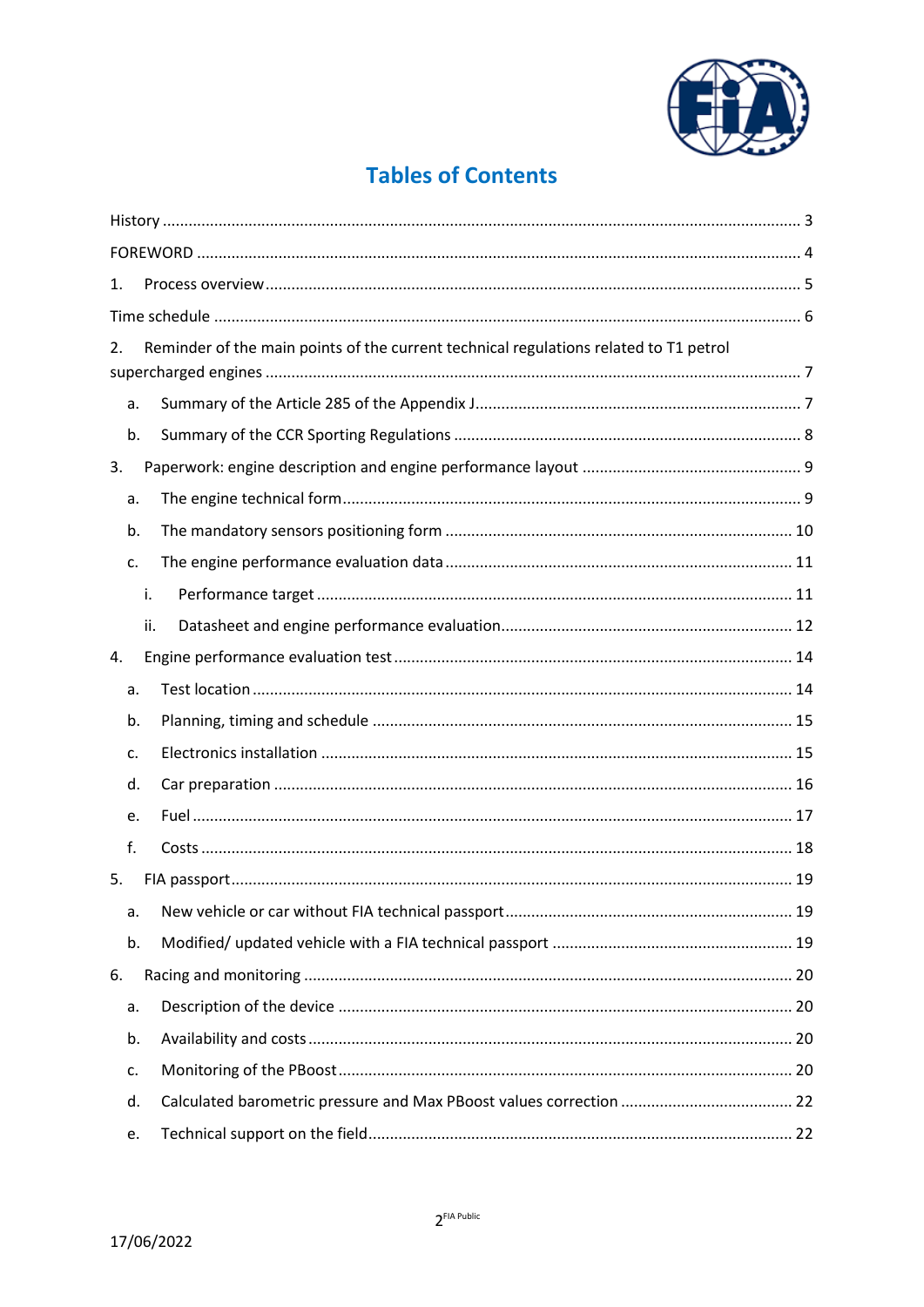

## <span id="page-2-0"></span>**History**

| Date/Release | <b>Changes</b>                                                                  |  |  |
|--------------|---------------------------------------------------------------------------------|--|--|
| 2020/10/01   | Creation - 1st release                                                          |  |  |
|              | Add of the process time schedule<br>$\bullet$                                   |  |  |
|              | Update of the data sheet -> $v. 11.11.2020$<br>$\bullet$                        |  |  |
|              | All ignition correction mappings are requested in the data<br>$\bullet$         |  |  |
|              | sheet                                                                           |  |  |
|              | Engine sealing during engine perf. Evaluation test +<br>$\bullet$               |  |  |
|              | possible check later                                                            |  |  |
|              | Add of the engine technical form template<br>٠                                  |  |  |
|              | Update of the hub adapter drawing + company contact<br>٠                        |  |  |
|              | following powertrain supplier change                                            |  |  |
|              | Update of the daily cost for the perf. Evaluation test<br>٠                     |  |  |
| 2020/11/20   | Correction of the P(h) formula<br>$\bullet$                                     |  |  |
|              | Add of the Marelli order form + precision of the order<br>٠                     |  |  |
|              | process + conditions                                                            |  |  |
|              | Review of the FIA datalogger user guide v1.3_20201113                           |  |  |
|              | Updated contact details for technical support                                   |  |  |
|              | Update of looms part numbers                                                    |  |  |
|              | Pkup sensor ext loom description                                                |  |  |
|              | 5.4- Data loom description                                                      |  |  |
|              | 5.5 Communication with the logger<br>$\overline{\phantom{a}}$                   |  |  |
|              | Update of the RPM sensor technical data                                         |  |  |
|              | Add in this file of the FIA_CC_2020_v3.dbc                                      |  |  |
|              | Various updates in accordance with the 2021 CCR SR<br>٠                         |  |  |
|              | Update of the data sheet -> $v. 24.11.2020$<br>٠                                |  |  |
|              | Update of the engine technical form template -> V03<br>٠                        |  |  |
| 2020/12/30   | Update of the hub adapter drawing                                               |  |  |
|              | Review of the FIA datalogger user guide -> v1.5_20201230<br>$\bullet$           |  |  |
|              | Add in this file of the FIA_CC_2020_v4.5.dbc                                    |  |  |
|              | Various updates and corrections                                                 |  |  |
|              | Update of information related to the place the engine<br>$\bullet$              |  |  |
| 2021/01/22   | performance evaluation test will be performed.                                  |  |  |
|              | Update of the associated maximum cost                                           |  |  |
|              | 3.c - Fuel: must be compliant with Art. 252-9.1 or 252-9.3<br>٠                 |  |  |
|              | (2022)                                                                          |  |  |
|              | If use of a fuel compliant with art. 252-9.3, additional tests                  |  |  |
|              | using a fuel compliant with art. 252-9.1 required                               |  |  |
|              | 3.c - List of measurements depending on Pboost levels has<br>٠<br>been reviewed |  |  |
| 2021/10/15   |                                                                                 |  |  |
|              | 4.a - Test location changed<br>٠                                                |  |  |
|              | 4.e - Update of the test costs<br>٠                                             |  |  |
|              | 6.b - Update of the lease conditions                                            |  |  |
|              | 6.e - Update of the Magneti Marelli PO                                          |  |  |
|              | Various updates related to contacts and dates                                   |  |  |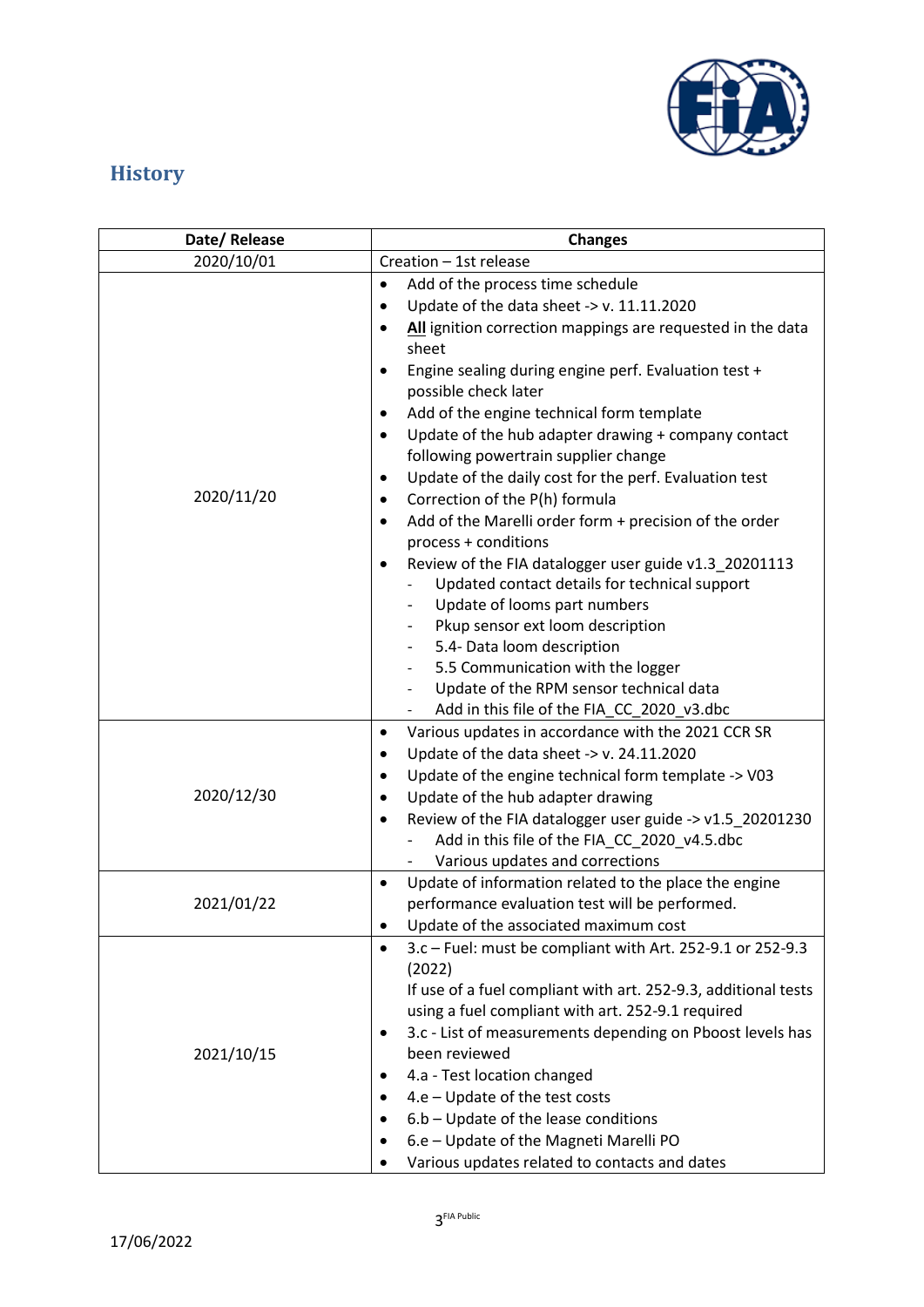

|            | 3.a – Update of the engine technical form template -><br>V <sub>04b</sub> |
|------------|---------------------------------------------------------------------------|
| 2022/01/20 | $3.c$ – Update of the data sheet -> V. 20.01.2022                         |
|            | 6.e – Update of the Magneti Marelli PO -> full season V09<br>٠            |
|            | $6.e$ – Clarification regarding the MM track support charge<br>٠          |
|            | $2.b$ – Clarification of the maximum cylinder capacity of the<br>٠        |
|            | engines + minimum associated weight                                       |
|            | 3.c.i – Specification of the correction factor formula used<br>٠          |
|            | for engine performance measurements.                                      |
|            | 3.c.ii - Update of the curves list & datasheet                            |
| 2022/04/06 | 4.a&b - Update of Test location                                           |
|            | 4.b – Update of the references to the dbc. File                           |
|            | (CC_2020_v4.6) + FIA Datalogger kit User Guide                            |
|            | 4.f - Contact details for invoicing                                       |
|            | 6.a - Update of the FIA Datalogger kit User Guide (v1.8)                  |
|            | 6.e – Update of the Magneti Marelli Purchase Order form                   |
|            | ver10                                                                     |
| 2022/06/17 | 3.a – Update of the engine technical form template ->                     |
|            | V20220509                                                                 |

The modifications with respect with to the last published version of this document, are highlighted yellow.

## <span id="page-3-0"></span>**FOREWORD**

All files and documents included in this document and related to the T1 turbocharged petrol engines regulations are available from FIABOX.

The link to the FIABOX folder will be sent on request to the following email address: [enginedpt@fia.com](mailto:enginedpt@fia.com)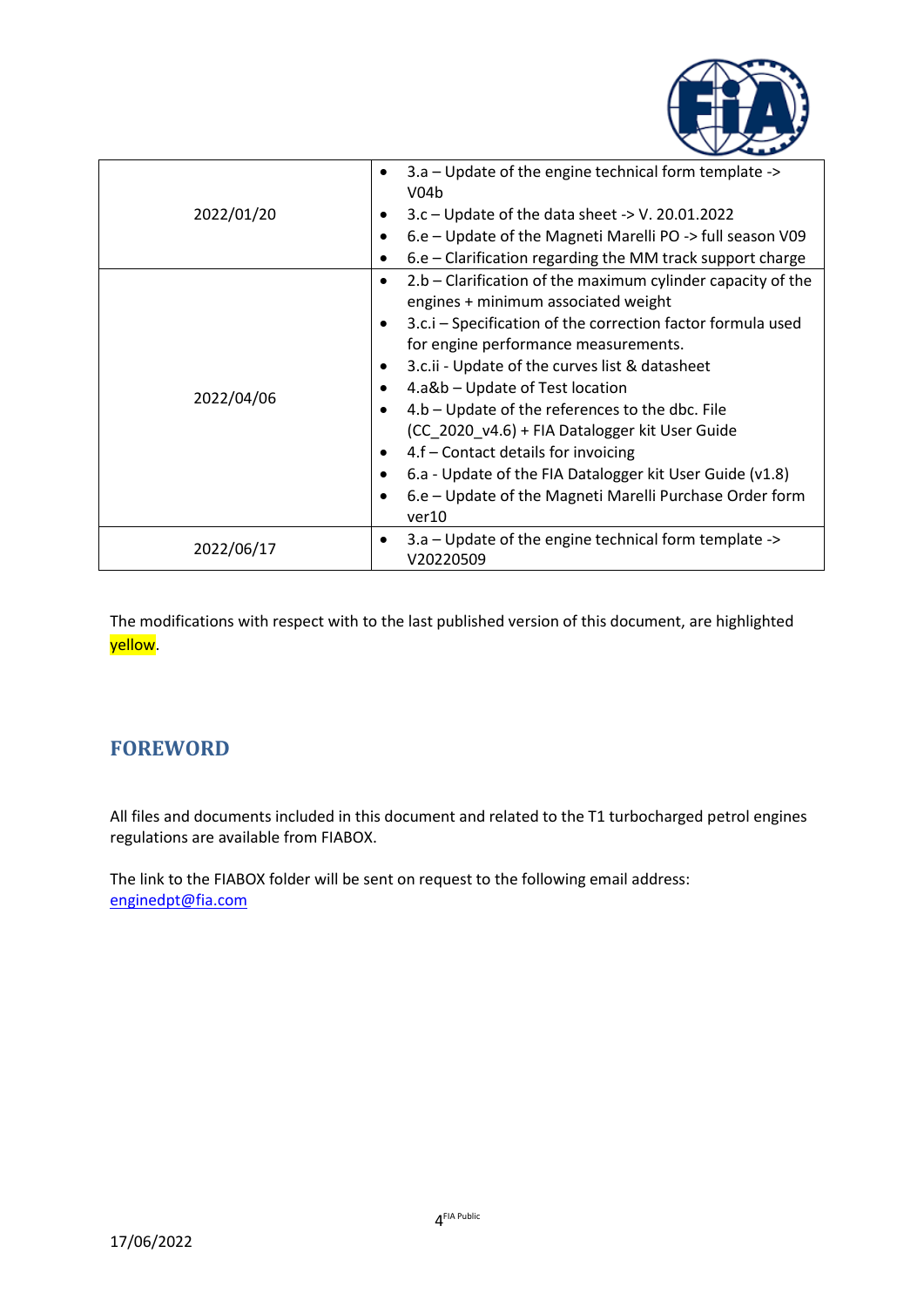

### <span id="page-4-0"></span>**1. Process overview**



5 FIA Public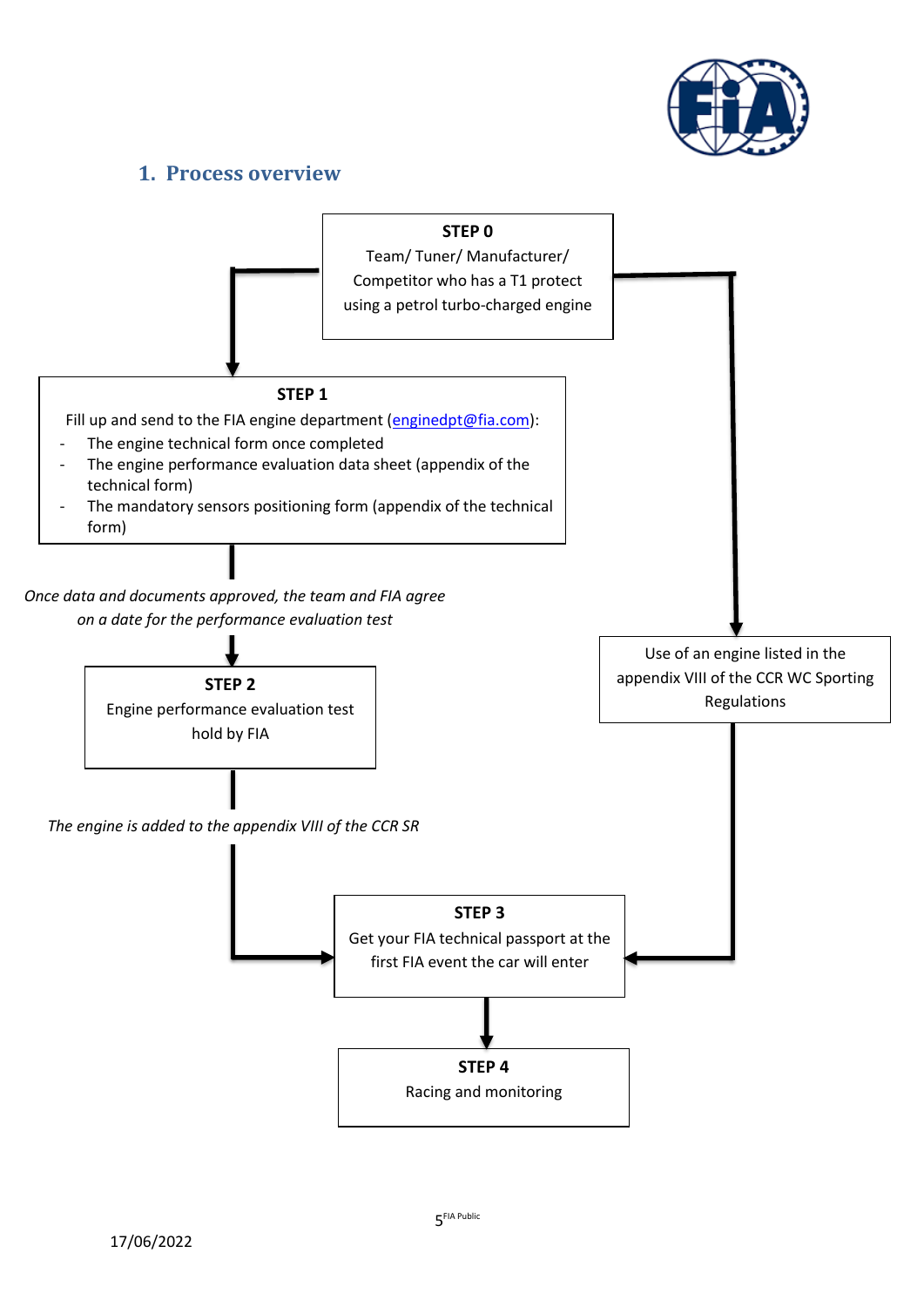

## <span id="page-5-0"></span>**Time schedule**

It is strongly recommended to get in touch with the FIA technical department as early as possible

=> **The following schedule must be respected.**

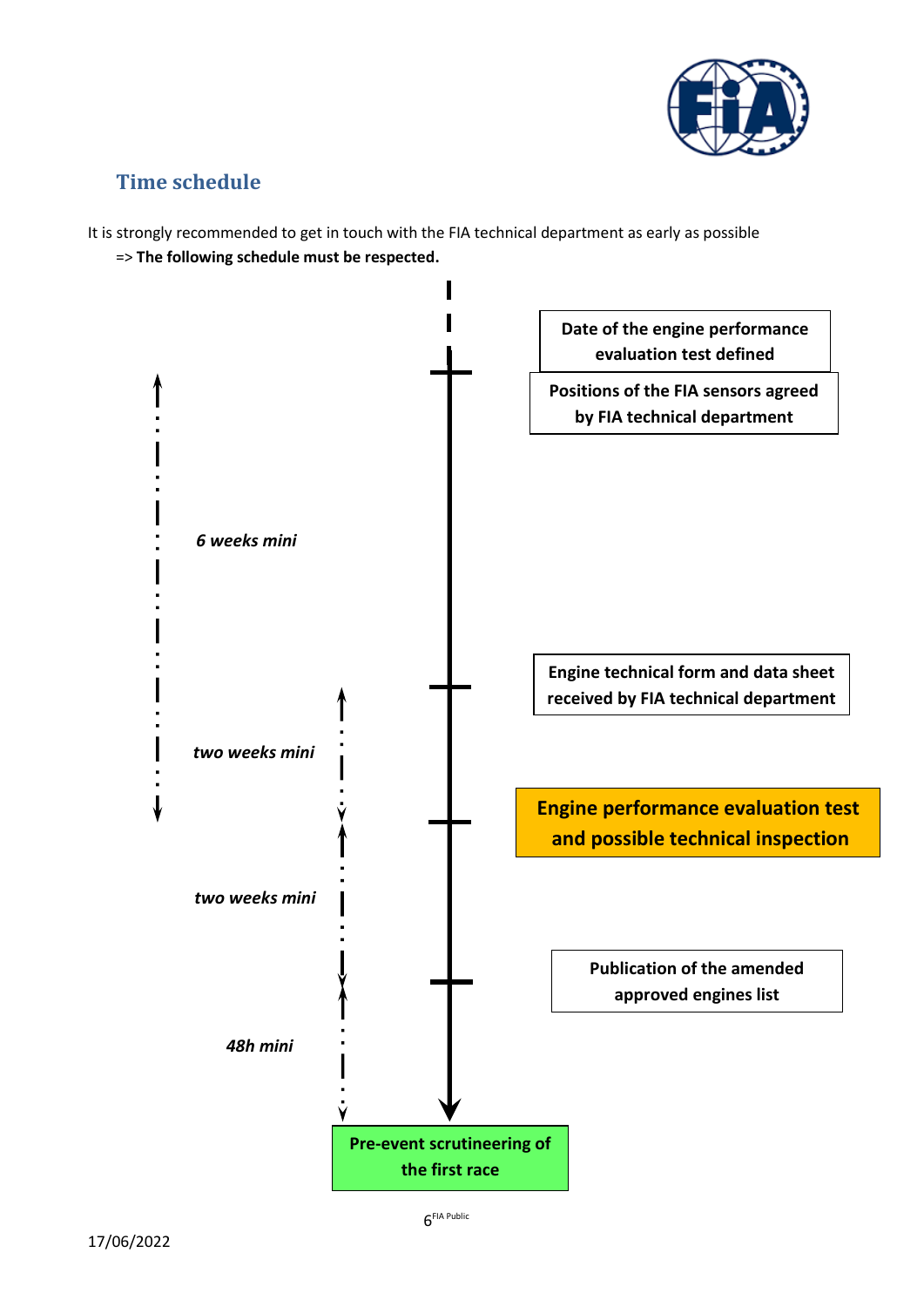

## <span id="page-6-0"></span>**2. Reminder of the main points of the current technical regulations related to T1 petrol supercharged engines**

Here below you can find a reminder of the contents of the Article 285 of the Appendix J and the 2022 Cross-Country Rally Sporting Regulations.

#### a. Summary of the Article 285 of the Appendix J

<span id="page-6-1"></span>The base engine must derive from the engine of a car able to be homologated in Group A, GT (2012 GT homologation regulations) or T2.

Its maximum cylinder capacity is 3500cm3.

Most of the parts of the base engine must remain standard; the following parts can be replaced (highlighted ones are free):

- ➢ Flywheel
- $\triangleright$  Conrod shell bearings
- **►** Cylinder head and chain covers
- ➢ Valve springs
- $\triangleright$  Belt(s), chain(s), pulley(s) and pinion(s) -original principle must be retained
- ➢ Spark plugs, generally speaking, looms, ECU & datalogger
- $\triangleright$  Injectors and injector rail(s), but original principle and mountings have to be retained.
- $\triangleright$  Fuel pumps, water pump(s), hydraulic pumps must derive from the engine of a car able to be homologated\* or come from a commercial catalogue
- ➢ Intake manifold (max volume: 5L)
- $\triangleright$  Exhaust manifold(s)
- $\triangleright$  Turbocharger(s) coming from a model of car able to be homologated in Group A, GT or T2\*
- ➢ Lubrification system: oil pump, oil filter housing, radiator, oil/water exchanger, lines, thermostat, sump and pump strainers; Dry sump allowed
- $\triangleright$  Intercooler(s) (provided they come from a model of automobile produced in a quantity of more than 2500 units + maximum internal volume of 18L between first exchanger and intake manifold inlets)
- $\triangleright$  Water radiator(s), thermostat, fan(s)
- $\triangleright$  Sensors and actuators

The FIA data logging system must be fitted on the car. It includes the following sensors which have to be fitted in FIA-approved locations:

- $\triangleright$  Crankshaft position (engine speed rpm)
- $\triangleright$  Pressure upstream of the intake system
- $\triangleright$  Temperature upstream of the intake system
- $\triangleright$  Supercharging pressure
- $\triangleright$  Temperature inside the intake manifold
- $\triangleright$  Lambda sensor(s)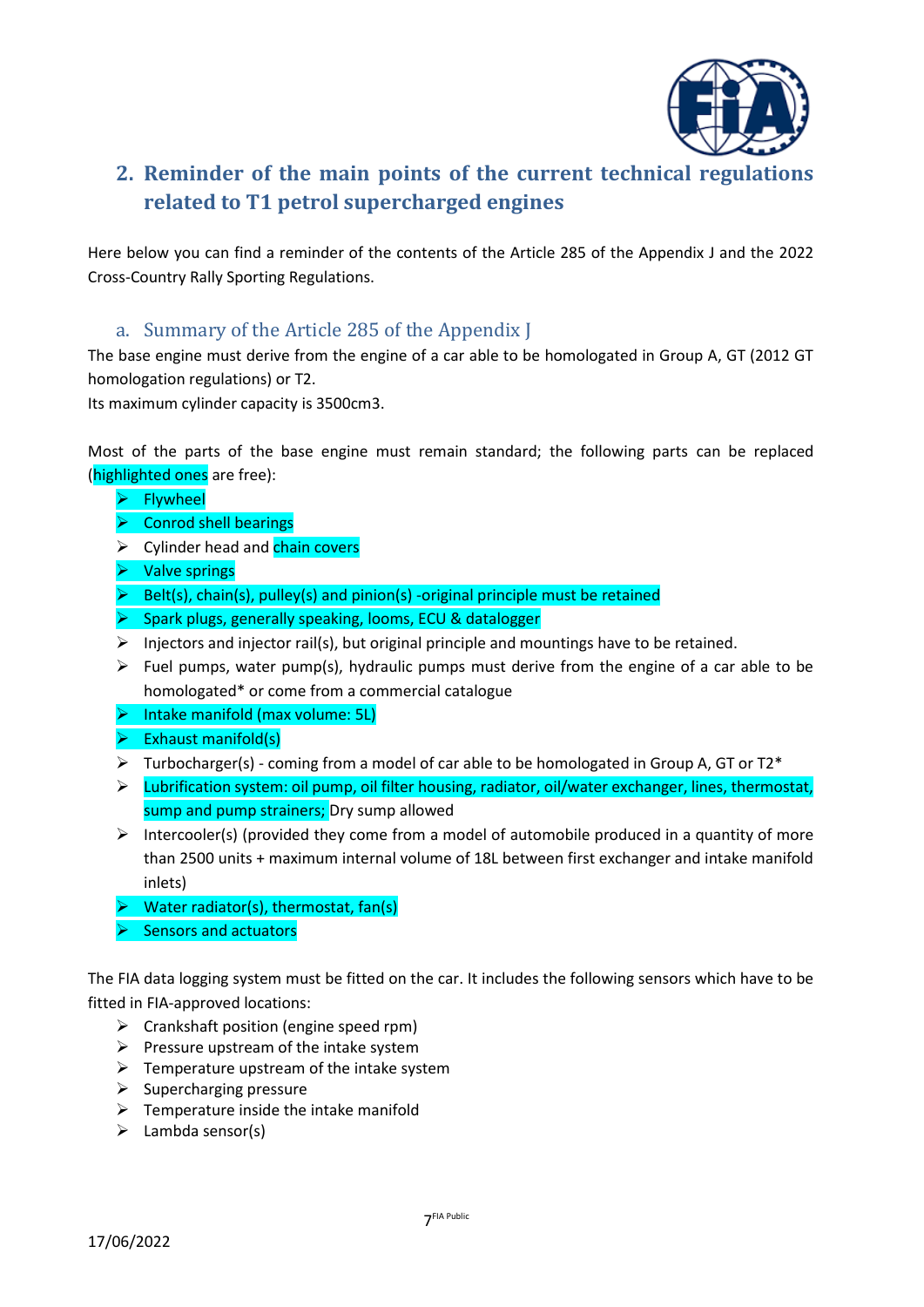

Several information must be sent from the ECU to the FIA Datalogger via CAN line, provided the associated sensors are fitted on the car.

Performance wise, no turbo restrictor but the following parameters must always comply with the figures specified in Appendix VIII of the CCR sporting regulations:

- ➢ Maximum supercharging pressure ratio (to atmospheric pressure)
- $\triangleright$  Lambda minimum
- ➢ Fuel especially if an Advanced Sustainable fuel is used

#### <span id="page-7-0"></span>b. Summary of the CCR Sporting Regulations

The appendix VIII of the CCR sporting regulations lists the turbocharged petrol engines already declared and approved, together with the values of the associated performance parameters they have to comply with.

The article 13.1 of the CCR sporting regulations reminds the use of *a FIA data acquisition system is compulsory for T1 vehicles fitted with a turbocharged petrol engine*.

It states also that *the supercharging pressure must always comply with the parameter values contained in the table of Appendix VIII for the engine selected.*

| <u>THE INIMIDIAL WEIGHTS OF the cars are defined in the article 6.4.0 OF CCN JN.</u> |                                                               |                  |                  |
|--------------------------------------------------------------------------------------|---------------------------------------------------------------|------------------|------------------|
| <b>Supercharged Petrol Engines</b><br>Moteurs essence suralimentés                   |                                                               |                  |                  |
| Over<br>Au-dessus de<br>cm <sup>3</sup>                                              | Up to and including<br>Jusqu'à et incluant<br>cm <sup>3</sup> | T <sub>1.1</sub> | T <sub>1.2</sub> |
| 0                                                                                    | 5950                                                          | 1850             | 1580             |
|                                                                                      |                                                               |                  |                  |
| T1.1 complying with T1+ specifications<br>T1.1 répondant à la définition T1+         |                                                               | 2000             |                  |

The minimum weights of the cars are defined in the article  $8.4.6$  of CCR SR:

As specified in the art. 285.5.1.1.c of the Appendix J, *the maximum nominal cylinder capacity (before*  application of the multiplication coefficient) [of a T1 turbocharged petrol engine] is set at 3500 cm<sup>3</sup>.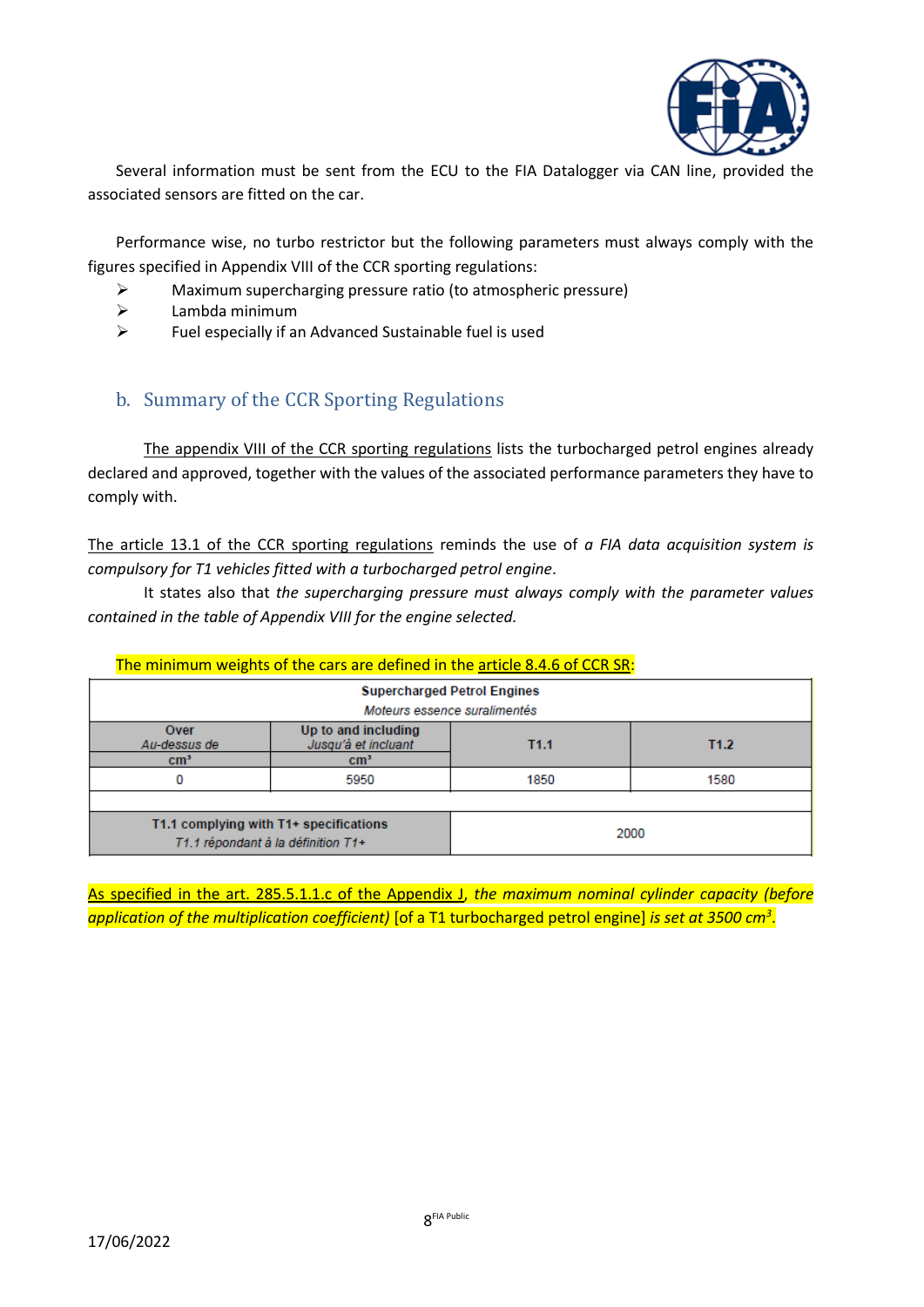

## <span id="page-8-0"></span>**3. Paperwork: engine description and engine performance layout**

As first steps of the process, the team/ tuner/ manufacturer or competitor has to provide the following documents and data:

- $\triangleright$  The engine technical form
- $\triangleright$  The engine performance evaluation data sheet (appendix of the technical form)
- $\triangleright$  The mandatory sensors positioning form (appendix of the technical form)

Actually, the global process is very similar to the one applied for GT3 cars.

#### <span id="page-8-1"></span>a. The engine technical form

Any engine declaration will be associated to an engine technical form.

It will describe the following parts of the engine, both standard from the base engine and free or replaced, thanks to photos and measurements.

| The base standard engine together with<br>the allowed modifications                                                                                                                                                                                                                                                                                                                                                            |                         | All equipment fitted on the base engine and<br>likely affecting the performance of the<br>powertrain                                                                                                                                                                                                                                                                                               |  |
|--------------------------------------------------------------------------------------------------------------------------------------------------------------------------------------------------------------------------------------------------------------------------------------------------------------------------------------------------------------------------------------------------------------------------------|-------------------------|----------------------------------------------------------------------------------------------------------------------------------------------------------------------------------------------------------------------------------------------------------------------------------------------------------------------------------------------------------------------------------------------------|--|
| Engine block including potential sleeves<br>Crankshaft<br>Conrods<br>Pistons + rings<br>$\bullet$<br>Cylinder head(s)<br>Camshafts<br>$\bullet$<br>Valves<br>Cam followers/<br>tappets<br>follower brackets<br>Variable camshaft timing system if any<br>Basic camshafts timings & associated<br>$\bullet$<br>timing method<br>Driving system<br>(Standard) intercooler(s) if located in<br>$\bullet$<br>the inlet manifold(s) | and<br>cam<br>$\bullet$ | Flywheel<br>Throttle body(ies)<br>Inlet manifold(s)<br>Valve springs<br>Turbocharger(s)<br>Exhaust manifold(s)<br>Wastegate actuator(s)<br>High pressure fuel $pump(s) + regular(s)$<br>Fuel injectors<br>Fuel injector rail(s)<br>Lubrification system (sump, oil pumps<br>potentially modified)<br>All<br>including<br>and<br>actuators<br>sensors<br>wastegate actuator, and dump valve if any. |  |

The FIA technical department can request to check some engine parts during or after the engine performance evaluation test which will be hold closed to FIA Valleiry.

The engine which will be fitted in the car for the performance evaluation test will be sealed. Seal(s) must not be broken or removed without the approval of the FIA technical department.

Thus, the FIA would be able to take the opportunity of a future rebuild of this engine to check it more deeply. Here is the template of this technical form:

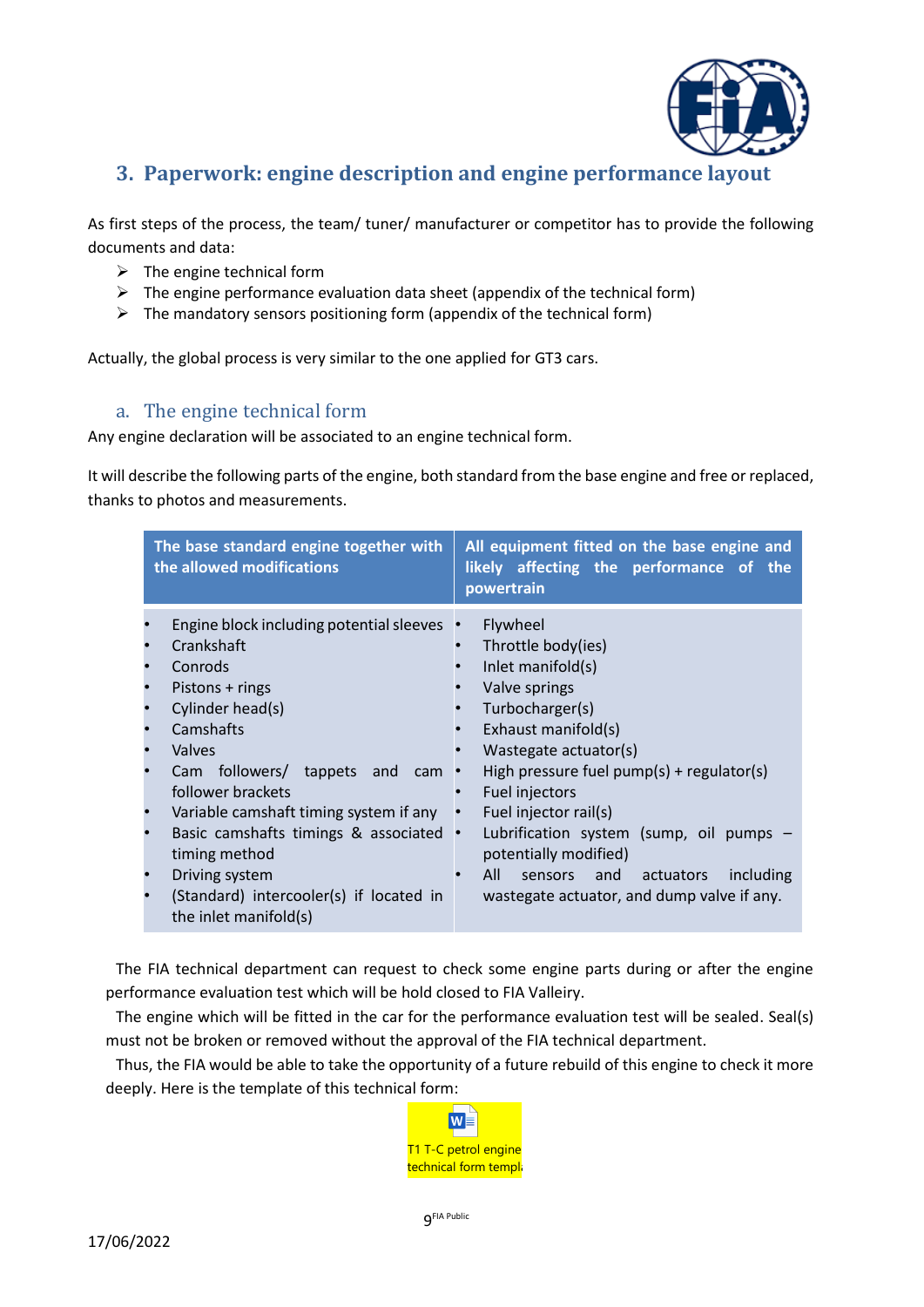

#### <span id="page-9-0"></span>b. The mandatory sensors positioning form

As an appendix of the engine technical form, the team/ tuner/ manufacturer or competitor has to submit for approval the locations of the mandatory sensors.

Thus the following form has to be filled up and submit:

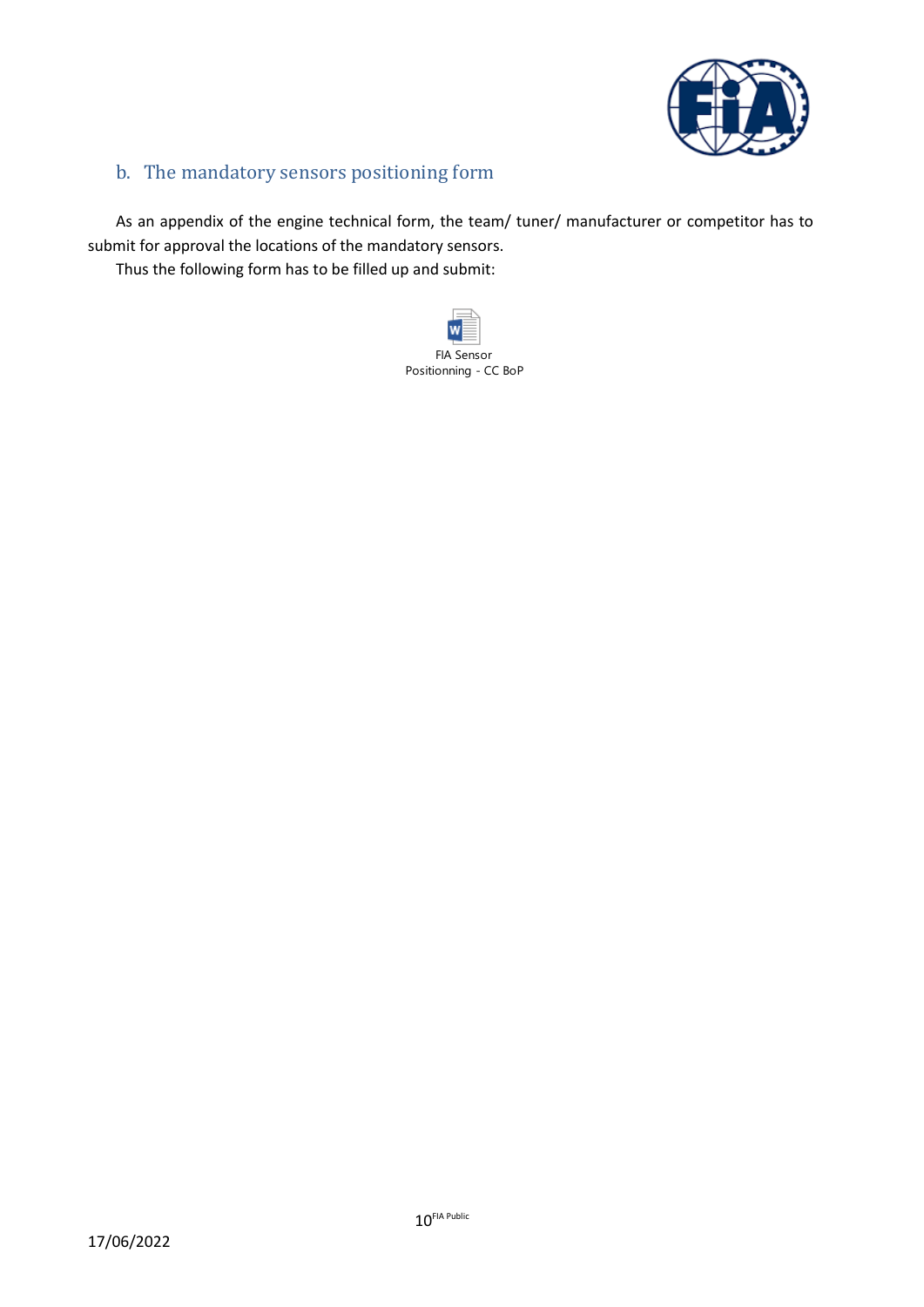

#### <span id="page-10-0"></span>c. The engine performance evaluation data

#### <span id="page-10-1"></span>i. Performance target



#### The FIA engine department has built a target engine power curve as follows:

The philosophy around the building of this power curve was to use the power curve shape from a N/A engine fitted with a restrictor of 37mm in size, the power being measured at the flywheel of the engine.

If the performance measurement is performed on a powertrain dyno, a measurement of the losses (from transmission and rolling) will be carried out by doing a coast down measurement.

The level of power shown here above has to be considered as a maximum within the measurement conditions set as follows:

- Inlet air temperature: 20°C
- Ambient air pressure: 1010mbar
- Intake manifold air temperature: 50°C
- Water temperature: 90°C

The max rpm level is the one the rev limiter will be set, whatever it is compared with the original/ standard one of the base engine.

Please note that the correction factor to be used during the FIA engine performance measurement process is the following one:

|                                                                               | $Pref-Pvap\; ref$<br>$\sqrt{rref - [6,1121 * exp{[(18,678 - Tatmo)} + Tatmo - Tatmo + 257,14]}}$ + $\frac{Hatmo}{100}$ | $\cdot \left( \frac{Tmanifold + 273}{Tmanifold\_ref + 273} \right)$ |  |
|-------------------------------------------------------------------------------|------------------------------------------------------------------------------------------------------------------------|---------------------------------------------------------------------|--|
| With : Pref = 1010mbar, Pvap ref = 12mbar, and Tmanifold ref = $50^{\circ}$ C |                                                                                                                        |                                                                     |  |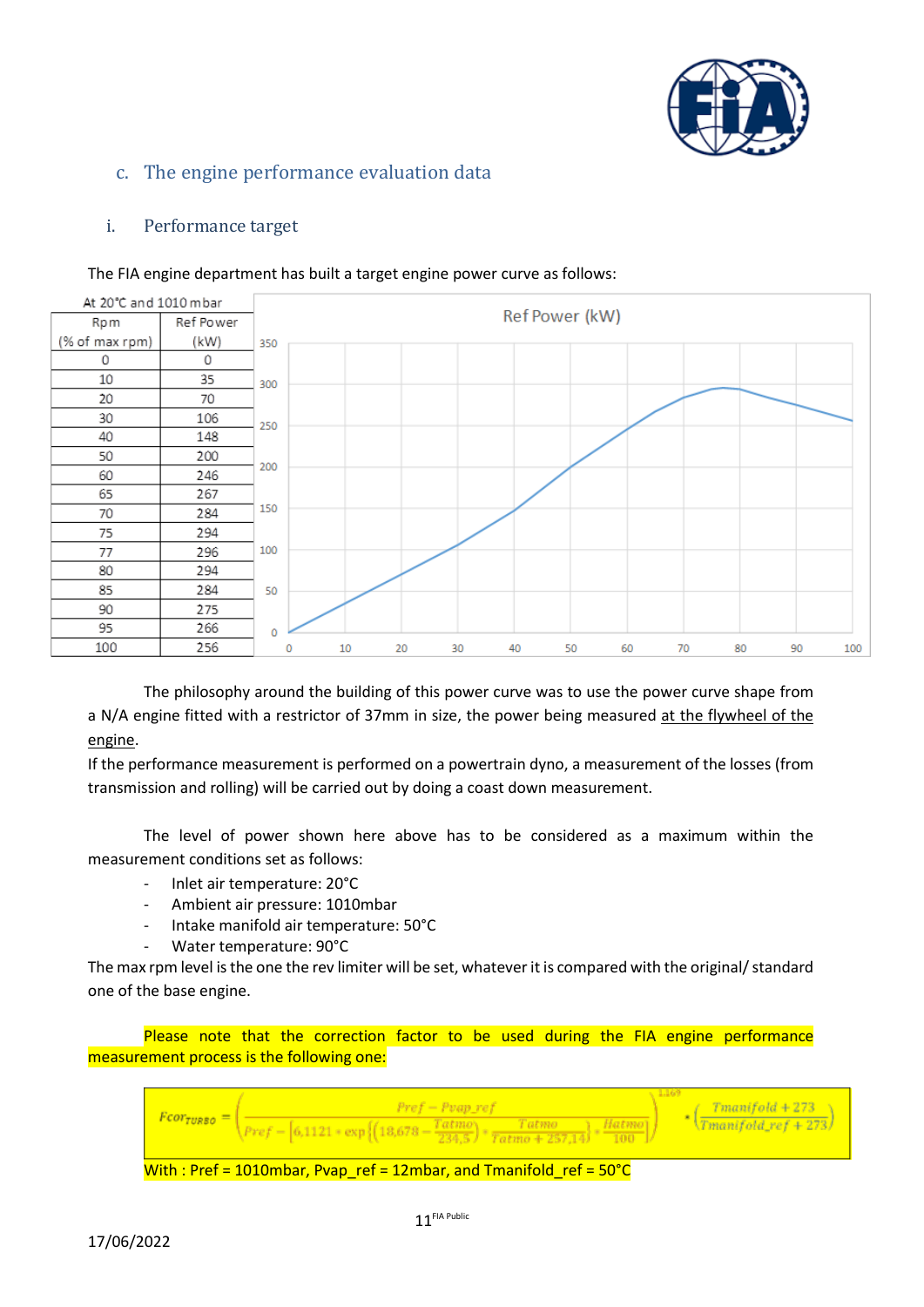

The fuel used to perform such measurements has to:

- comply with Appendix J Art.252-9.1 or Art. 252-9.3
- have a RON level of minimum 101

#### <span id="page-11-0"></span>ii. Datasheet and engine performance evaluation

The team/ tuner/ manufacturer or competitor has to provide the Excel file below, called "datasheet", dully filled once after the following test bench measurements have carried out:

- **1.** Curve matching FIA requested performance,
- **2.** Curve with PBoost level corresponding to FIA requested performance **-40mbar**,
- **3.** Curve with PBoost level corresponding to FIA requested performance **+40mbar**,
- **4.** Curve with PBoost level corresponding to FIA requested performance **-80mbar**,
- **5.** Curve with PBoost level corresponding to FIA requested performance **+80mbar**,
- **6.** Curve with PBoost level corresponding to FIA requested performance **-120mbar**,
- **7.** Curve matching FIA requested performance, with AirT° intake manifold @ 40° (instead of 50), by adjusting the PBoost compared to the curve at 50°C above.



All measurements must be performed:

- With the same fuel, that is to say complying with Appendix J Art.252-9.1 and or 252-9.3,
- With a RON level of minimum 101
- $\omega$  water T° = 90°C
- $\omega$  air intake manifold T° = 50°C (except for curve n°7)

The setting of all other parameters, especially cam timings, ignition advance angle and Lambda level, is assumed to be the best possible ones.

In other words, any modification of the values of these parameters will lead to a loss of performance.

The Lambda figures have to be considered at full load only (throttle opening allowing to achieve the maximum performance of the engine for a given rpm).

The optimum Lambda level, which will be set for all curves, will be considered as the minimum one afterwards.

The same fuel which will have been used to perform these measurements will have to be provided for the FIA engine performance tests.

In the case of the use of an Advanced Sustainable Fuel, compliant with the art. 252-9.3 (2022), additional measurements using a fuel complying with the art. 252-9.1 with a RON level of minimum 101 will be requested to be performed.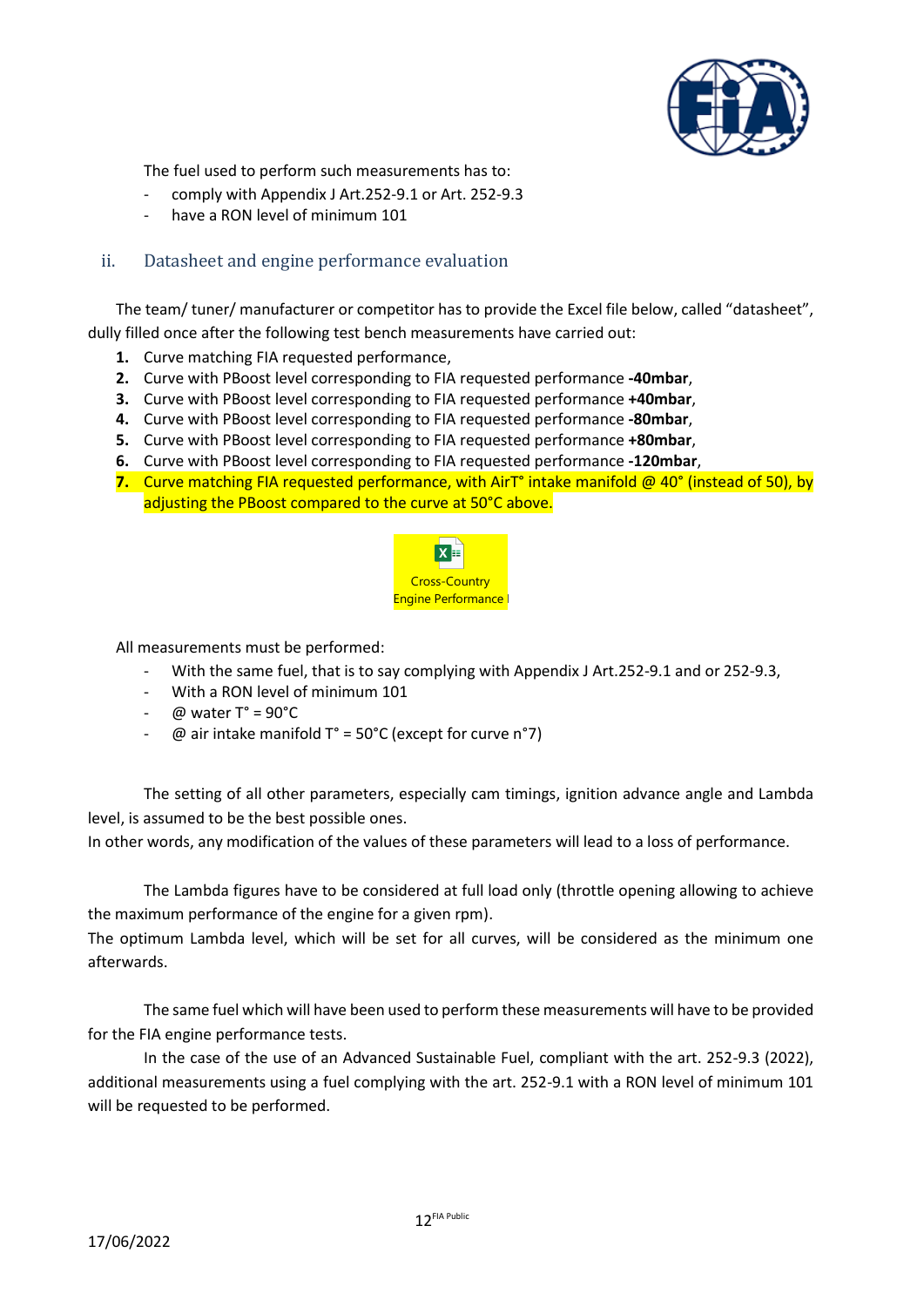

In addition to these curves' measurement figures, we ask you to provide:

- Some basic dimensions of your vehicle
- **All** ignition correction mapping tables
- The CVT mapping tables
- The mapping tables of any other actuator that can affect the way the engine could perform.

The data sheet dully filled has to be submitted to the FIA engine department not later than 15 days before the scheduled engine performance evaluation test.

For any further question regarding the datasheet and the associated measurement tests, feel free to write to the following email addresses: [enginedpt@fia.com](mailto:enginedpt@fia.com) [& electronicdpt@fia.com.](mailto:enginedpt@fia.com)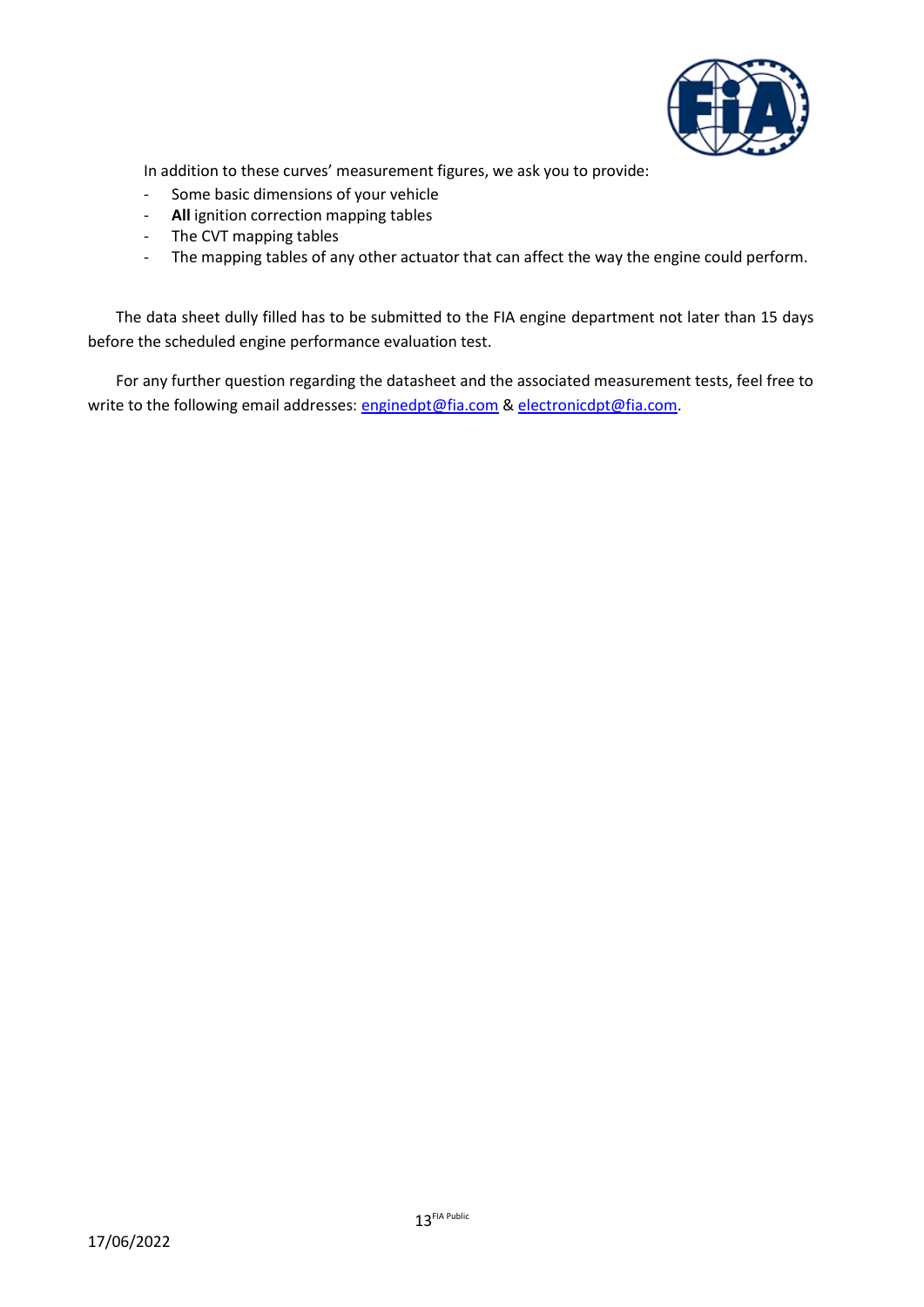

### <span id="page-13-0"></span>**4. Engine performance evaluation test**

#### <span id="page-13-1"></span>a. Test location

The test will be hold at:

**TRANSFRET, Zone les terres de l'Arny 74350 Allonzier-la-Caille, FRANCE GPS coordinates: N45°59'09.5" / E6°07'27.5"**

#### Road accesses from:

- South/ Annecy on the right-hand side
- North/ Geneva on the left-hand side.



The test will be done in a building that is dedicated for the test. However, please note that this facility is part of a public area.

The trucks will be parked inside the building.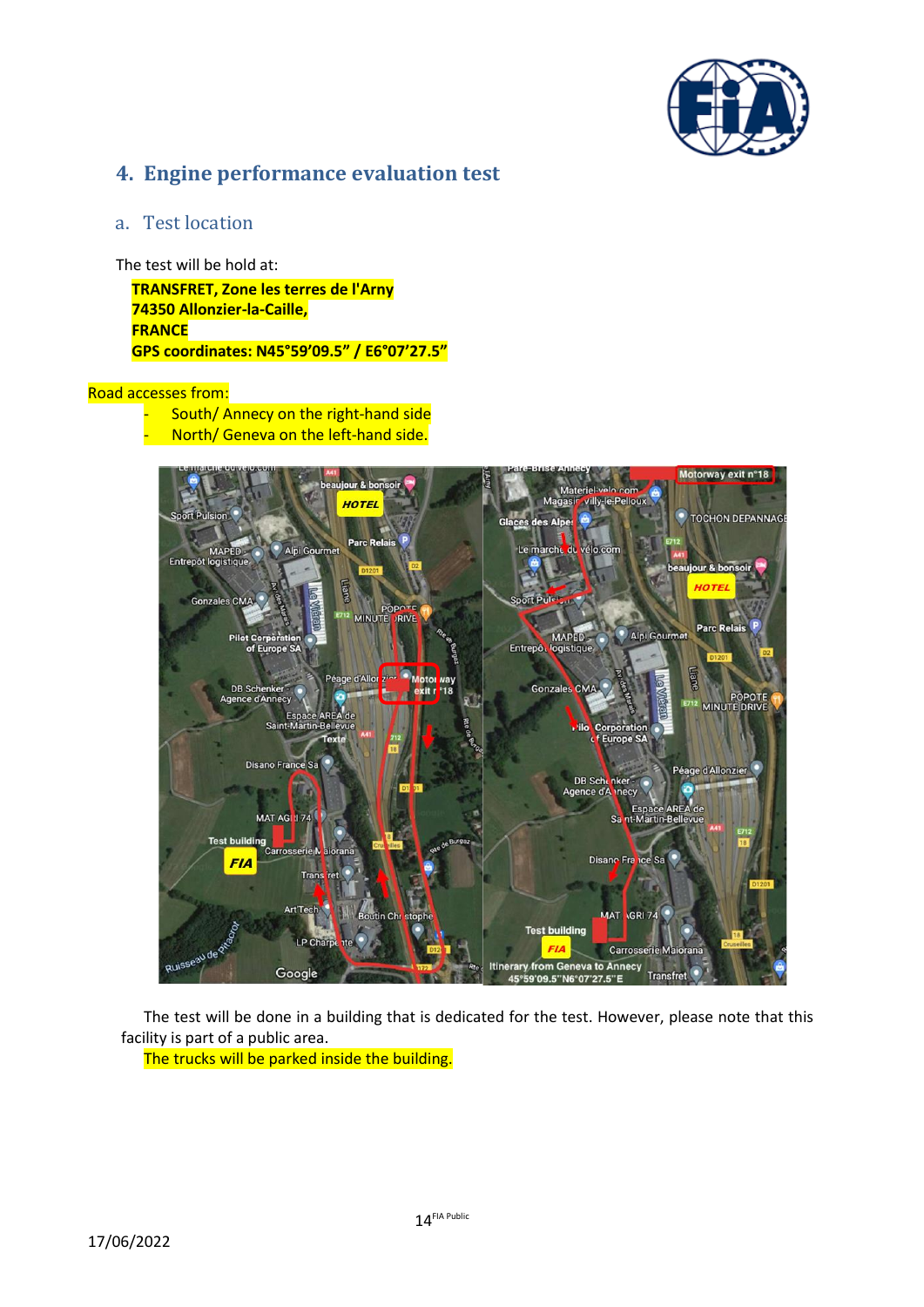

#### <span id="page-14-0"></span>b. Planning, timing and schedule

- ➢ The car is expected on site **at 8:00 am latest** in the morning the day of the test.
- $\triangleright$  It is possible to bring a truck into TRANSFRET facility and to unload the car there. To ensure a smooth operation, thanks for informing us ahead of time on the dimension of the truck.
- $\triangleright$  If your truck needs to arrive a day earlier, it is possible to park it into TRANSFRET facility or at the FIA site in Valleiry, about 30kms away. You will just have to make sure of the possible opening hours with Daniel Fasano [\(dfasano-consultant@fia.com\)](mailto:dfasano-consultant@fia.com)
- $\triangleright$  We will provide food at midday, so please provide the number of people present at noon at least 7 days before the date of the tests.

#### <span id="page-14-1"></span>c. Electronics installation

A FIA data logger, loom and sensors will have to be installed on the car prior to the test.

All these parts will be supplied and delivered by FIA on site.

The content of the FIA data logger kit and the characteristics and dimensions of each component are described in the data logger user guide.

In order to optimize the electronic installation before the test, the team/ tuner/ manufacturer or competitor is asked to prepare and fit:

- 12V power supply connection with Deutsch DTM04-6P.
- Brackets for sensors (Pintake, Pboost) as per the following documents.

FIA will also collect the channels via the CAN bus from the car ECU, as described in the *FIA\_CC\_2020\_v4.6.dbc* file enclosed in the document *FIA TELEMETRY User Guide\_CrossCountry\_MLS\_v1.8 – 20220406*.doc that you will find enclosed further.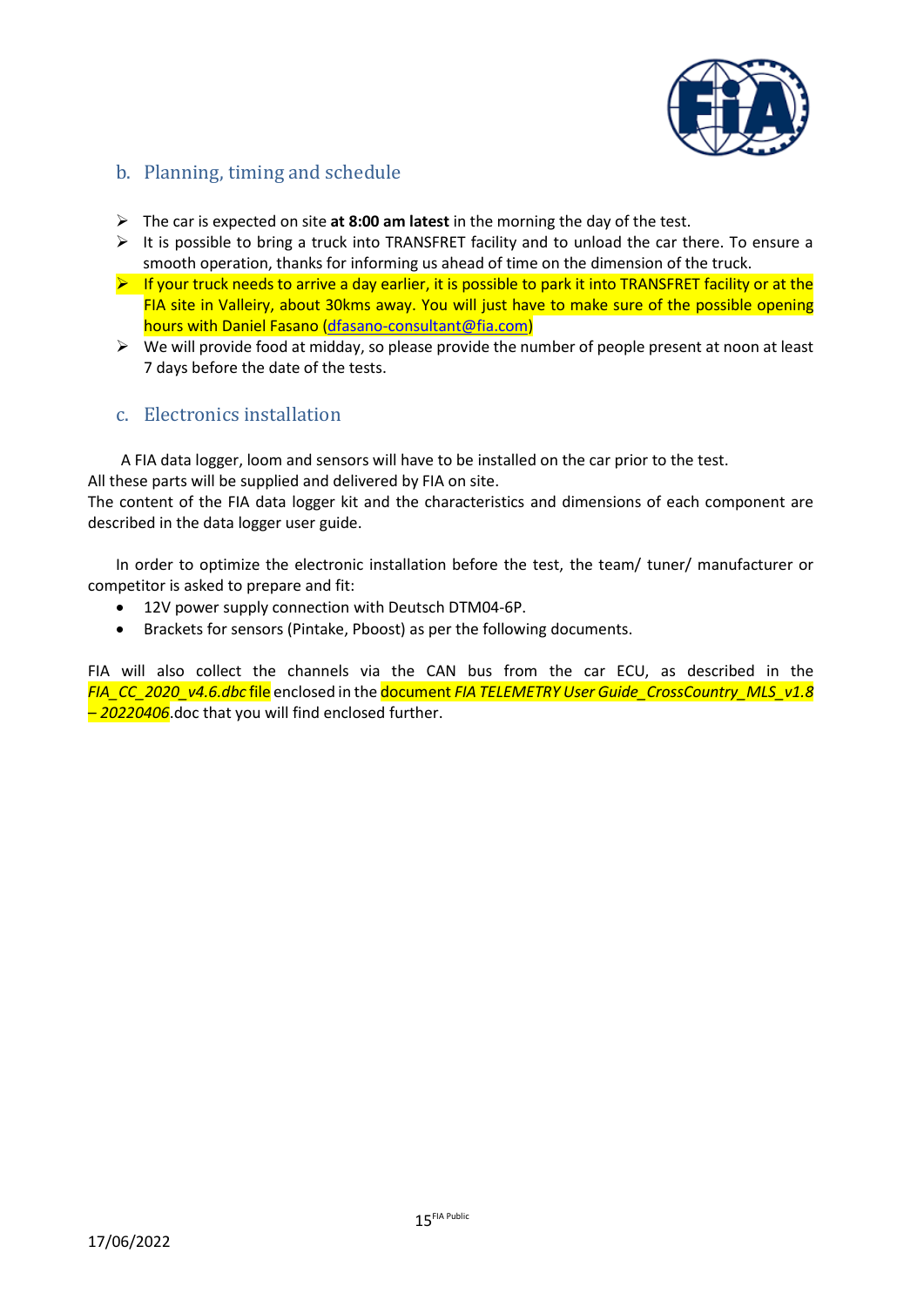

#### <span id="page-15-0"></span>d. Car preparation

#### • Engine spec:

The engine spec has to be exactly the one described in the engine technical form.

Pboost setups: As it will be requested by FIA, following the analysis of the datasheet.

Before the end of the performance evaluation test, the engine will be sealed by the FIA in a way it will be impossible to dismantle it or to modify any setting (such as camshaft timing).

#### • Bodywork:

We need the car to arrive without any front, rear or lower side bodywork. Ideally with no doors either. Also remove bodywork around the exhaust for side exhausts if any.

The less body parts will be fitted on the car, the easiest and quickest the test will be performed.

#### • Cooling:

We need to understand the cooling layout of your car. Thus, thanks for providing a few photos of the front of your car (without front bodywork) with arrows indicating location of the coolers.

**Thanks for providing and bringing adapters for coolers entry ducts that are not located in front of the car (to fit on a 250mm diameter duct) similar to parts shown hereafter.**

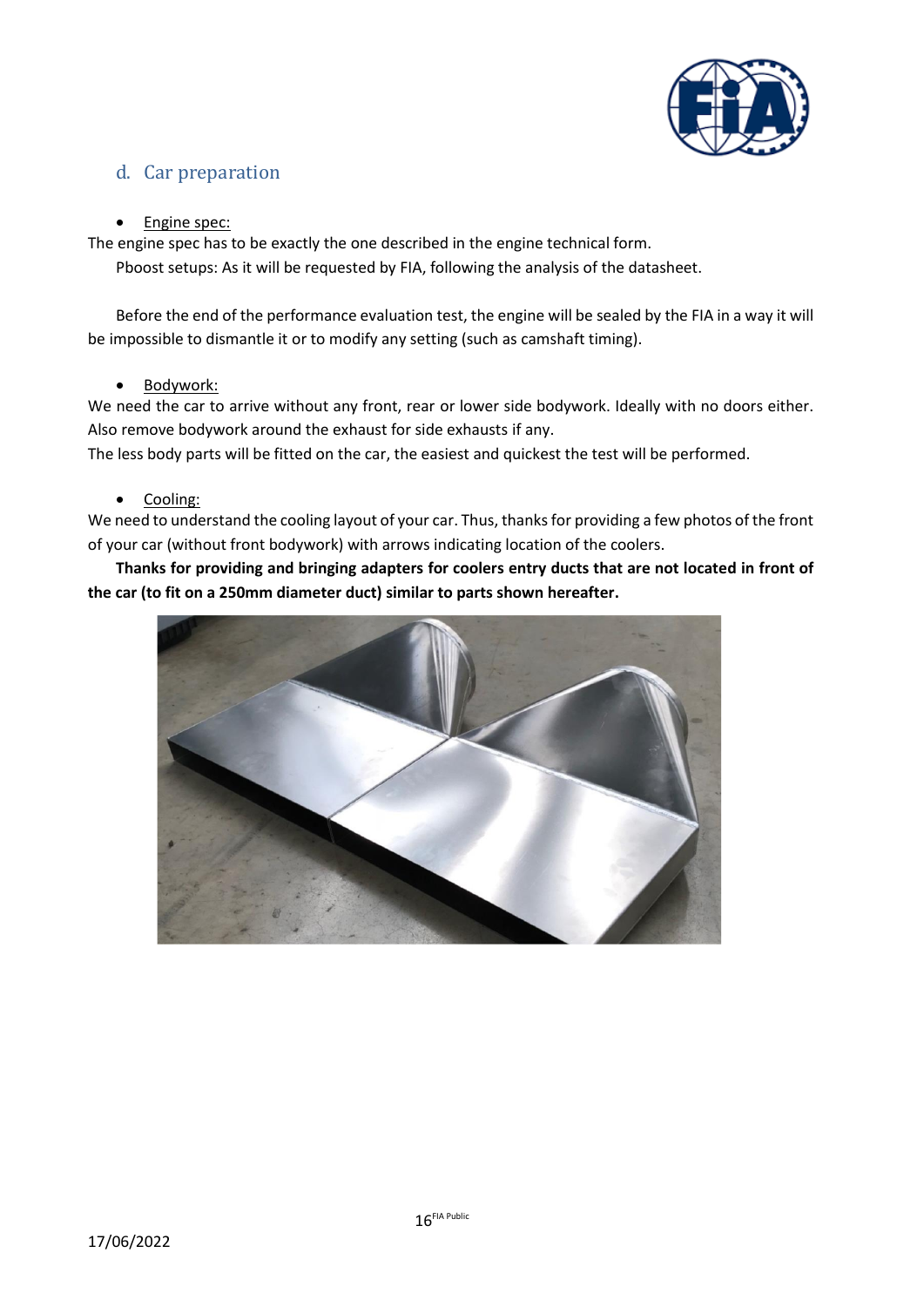

#### • Hub adapters:

We need adapters to be fitted to your hubs in replacement to your wheels.

The drawing of the dyno part that your adapter will have to fit on, can be found hereafter. We ask you to produce these adapters and to come with it at the tests.

The drawing "for customer" is for info only. These parts will be provided.

| PDF                                |  |
|------------------------------------|--|
| MRFLBA01000A - MRFLBA00000A -      |  |
| for customer.pdf NEUTRAL FLANGE C/ |  |

However, a full set of adapters could also be directly ordered ordered for an approximate price of 2900€ w/out VAT (contact: [enginedpt@fia.com](mailto:enginedpt@fia.com)). It must be ordered not later than 2 weeks before the scheduled test.

#### • Minimum vertical ride height:

**If the vertical distance between the axis of both front and rear hubs and the lowest point of the car is lower than 300mm,** the team has to warn the FIA technical department at least 3 weeks before the test date, as wedges will be needed to lift the dynos.

#### <span id="page-16-0"></span>e. Fuel

The fuel(s) to be used for this test has to:

- comply with Appendix J Art.252-9.1 and/ or Art. 252-9.3
- have a RON level of minimum 101
- be exactly the one used for the measurements performed to fill the datasheet.

Thus, it has to be provided by the team/ tuner/ manufacturer or competitor together with the filling devices. 120L of each fuel quality, is usually enough to cover all the tests.

Please note that for commodity **it is possible to send the fuel in advance** to the test location. The contact for delivery is : Daniel Fasano, TRANSFRET, Zone les terres de l'Arny 74350 ALLONZIER-LA-CAILLE, FRANCE.

NB: before sending the barrels, please ensure the transporter is able to unload his truck alone.

Also, fuel samples for further analysis could be taken at any time during the test.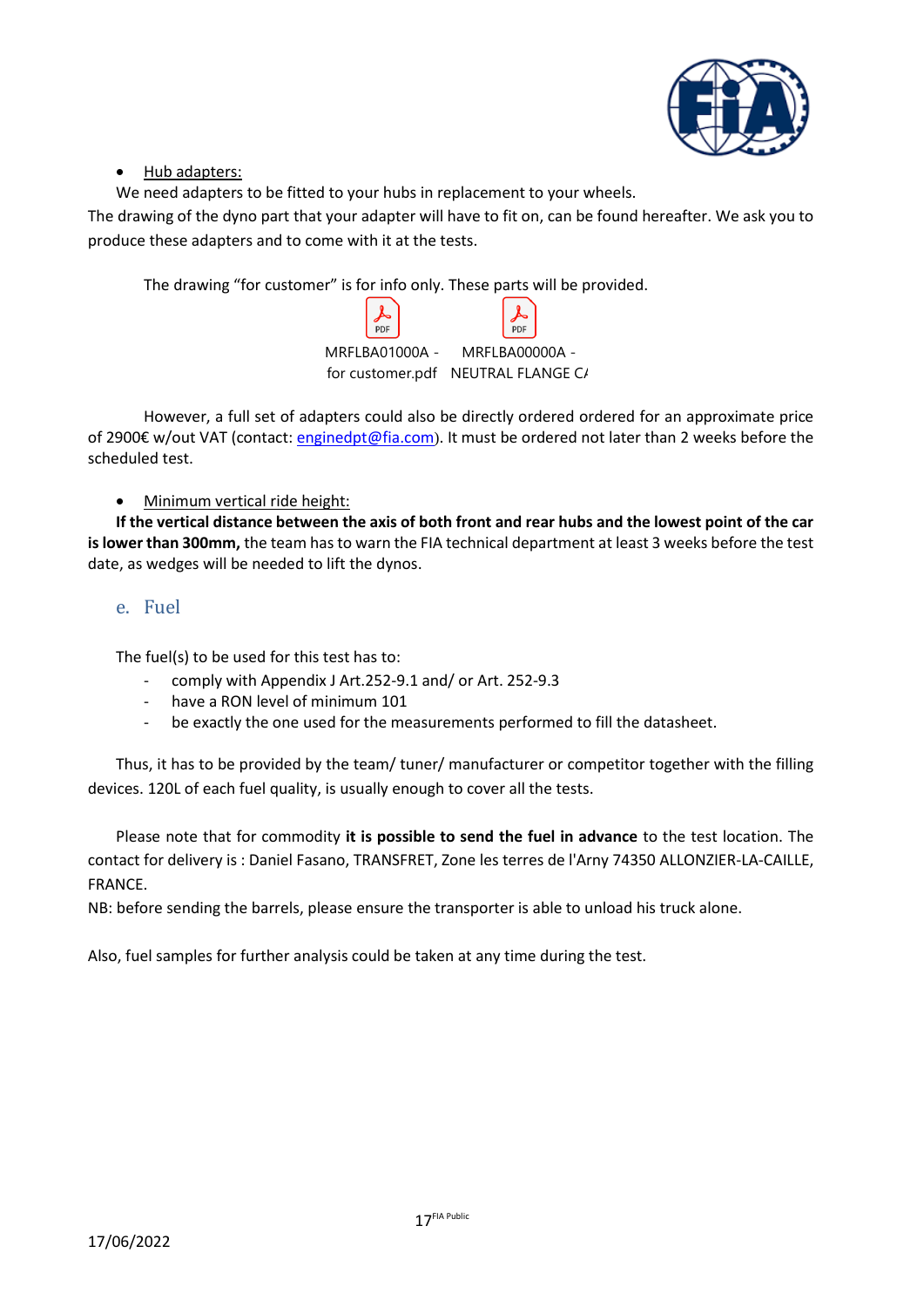

#### <span id="page-17-0"></span>f. Costs

The cost of the test will be invoiced to the team/ tuner/ manufacturer or competitor.

Thus, you will need to provide us [\(enginedpt@fia.com\)](mailto:enginedpt@fia.com) your contact details (table here below) in order to invoice you the costs of the engine performance evaluation tests, together with the possible engine technical inspection.

| <b>Company Name</b>   |  |
|-----------------------|--|
| <b>Legal Address</b>  |  |
| <b>VAT Number</b>     |  |
| <b>Contact Person</b> |  |
| <b>Email address</b>  |  |
| <b>Telephone</b>      |  |

If you need us to mention any Purchase Order number of the final invoice, thanks for providing it within the same time.

For any further question regarding the engine performance evaluation tests, feel free to to write to the following email addresses: [enginedpt@fia.com](mailto:enginedpt@fia.com) & [electronicdpt@fia.com.](mailto:enginedpt@fia.com).

At that point of the process and thanks to the feedback of both the content of the datasheet and the measurements performed during the engine performance evaluation test, the engine as described in the technical form can be added in the appendix VIII of the CCR SR.

In this appendix, the maximum turbo pressure levels f(rpm), defined by the FIA technical department will be specified, together with the Lambda value which will considered as the minimum value (in full throttle conditions), and the fuel associated to them if relevant.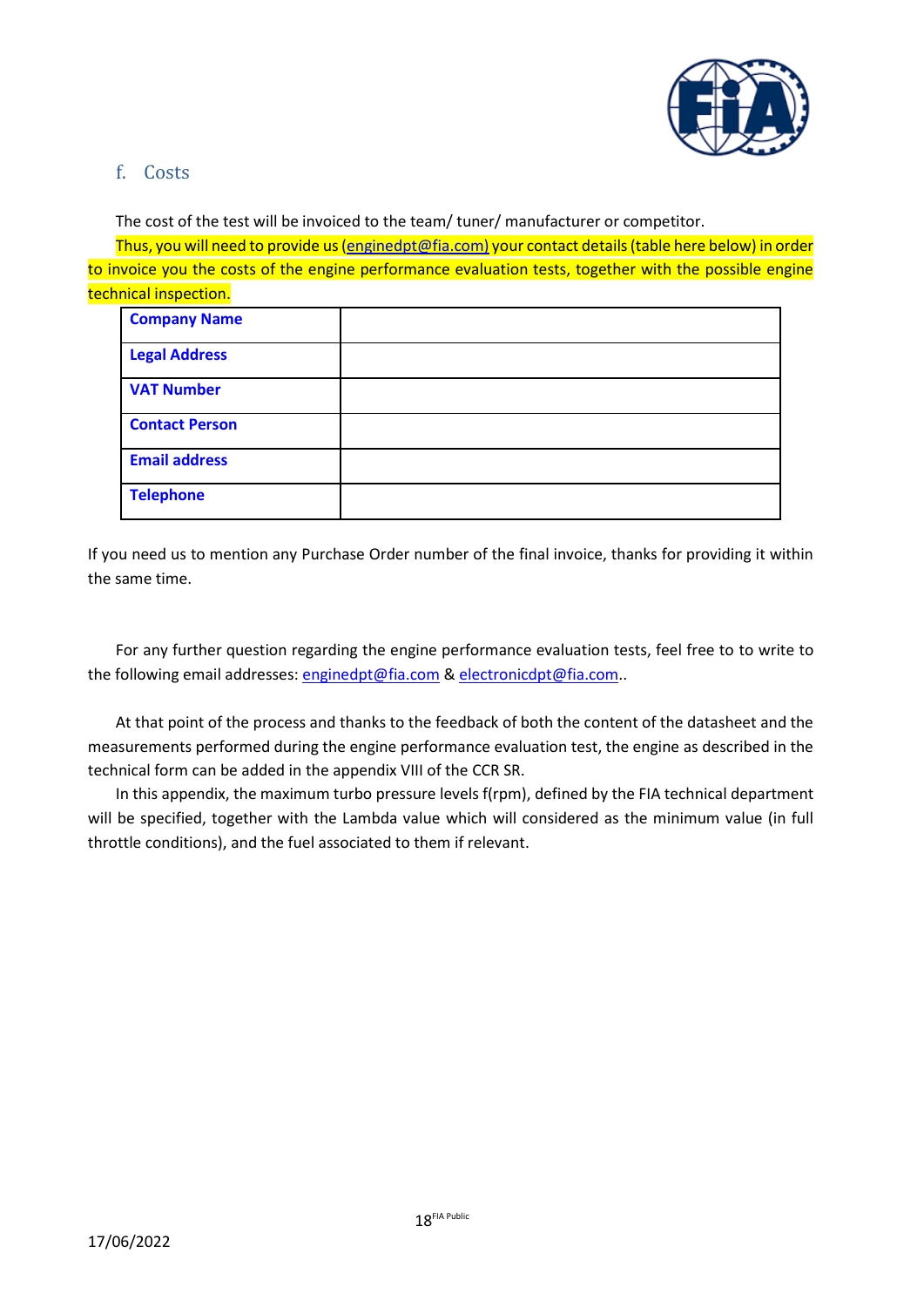

## <span id="page-18-0"></span>**5. FIA passport**

Depending from the car, 2 possibilities:

#### <span id="page-18-1"></span>a. New vehicle or car without FIA technical passport

The process described in the article 8.3 of the CCR SR has to be followed.

#### b. Modified/ updated vehicle with a FIA technical passport

<span id="page-18-2"></span>The existing technical passport will be replaced by the FIA technical delegate, by a new one, at the pre-event scrutineering of the first FIA event the modified car will be entered. No pre-inspection by an ASN delegate will be needed.

The passport number and the identification stickers will remain on the roll cage.

However, we aim at banning the replacement of the original engine for a petrol turbo charged one for car compliant with a FIA technical passport and compliant with the technical regulations of Appendix J 2009, from 2021.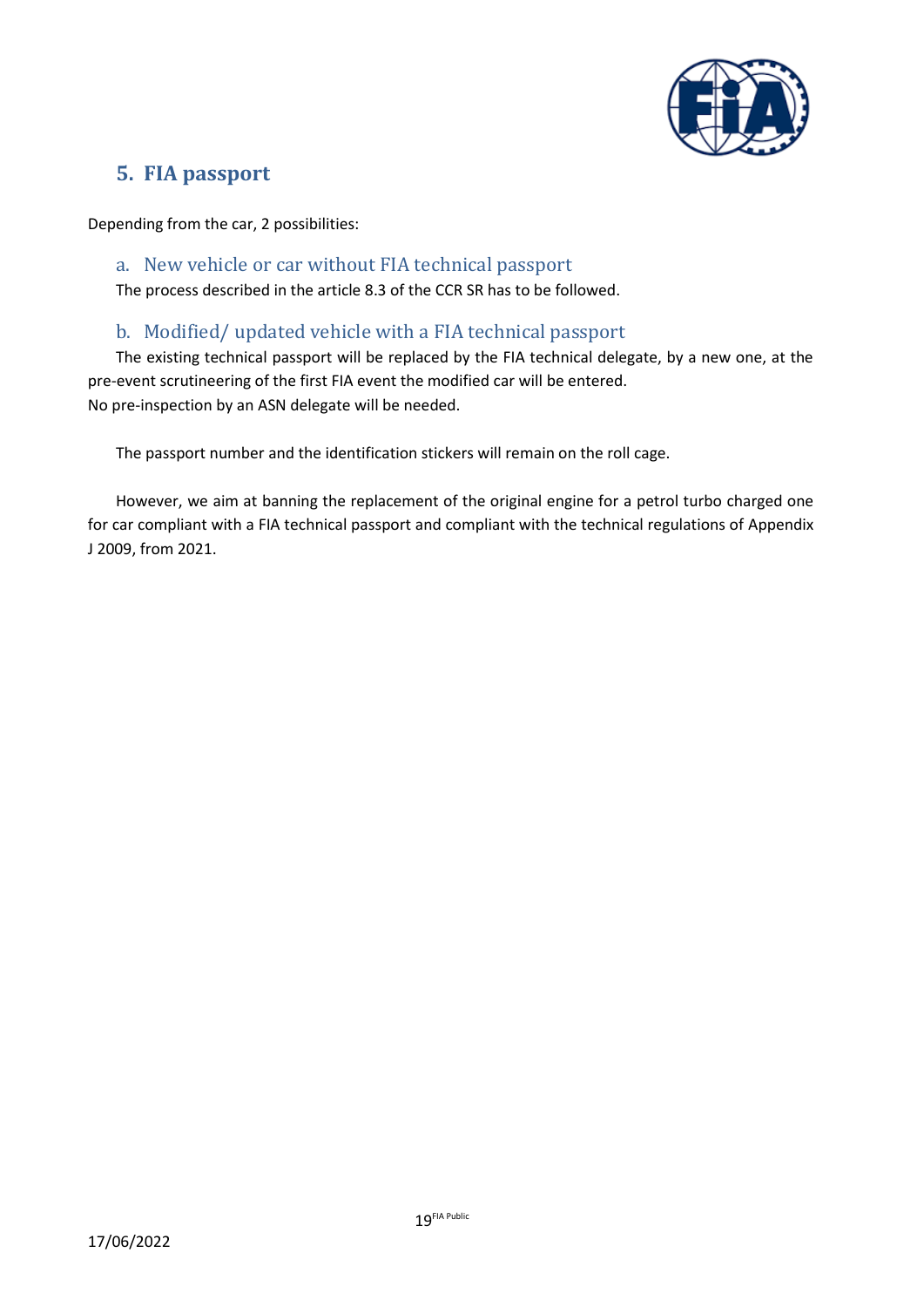

## <span id="page-19-0"></span>**6. Racing and monitoring**

The monitoring of the performance and the compliance with the working conditions stated in the appendix VIII of the CCR SR will be performed thanks to the FIA data logger together with the mandatory sensors and their associated looms.

#### a. Description of the device

<span id="page-19-1"></span>The Data Logger User Guide here below describes:

- The content of the FIA data logger kit
- The dimensional and technical characteristics of each components
- The way each component has to be installed in the car
- The CAN line specification
- The mandatory CAN Packet data to be published by competitor in a .dbc file



For any question about the datalogger, thanks for writing to the following email address: [electronicdpt@fia.com.](mailto:enginedpt@fia.com)

#### b. Availability and costs

<span id="page-19-2"></span>From 2022, the rental cost of a data logger kits for the FIA events of the Cross-Country World Cup/ Championship will be charged to the team/ competitor.

Each team/ tuner/ manufacturer or competitor who would need a FIA data logger kit needs to send his request to [crosscountry@marelli.com,](mailto:crosscountry@marelli.com) with [electronicdpt@fia.com](mailto:enginedpt@fia.com) in copy, **at least 3 weeks before the date the device is needed** by the team, either for race events or test purpose.

For those who would like to have a device for testing purpose, for example, the lease cost will be 310€ per month.

See the PO form to fill up and to be sent further.

General lease term and conditions are also specified in there.

#### <span id="page-19-3"></span>c. Monitoring of the PBoost

The engine performance will be monitored on the behalf of the FIA on FIA Cross Country events.

The compliance with the article 13.1.2 of the CCR SR, accordingly with the values of max PBoost ratio specified in the appendix VIII of the CCR SR, will be checked at any time thanks to the FIA data logging device.

The way the engine Pboost will be compared to the maximum legal Pboost is described in the algorithm presented here after.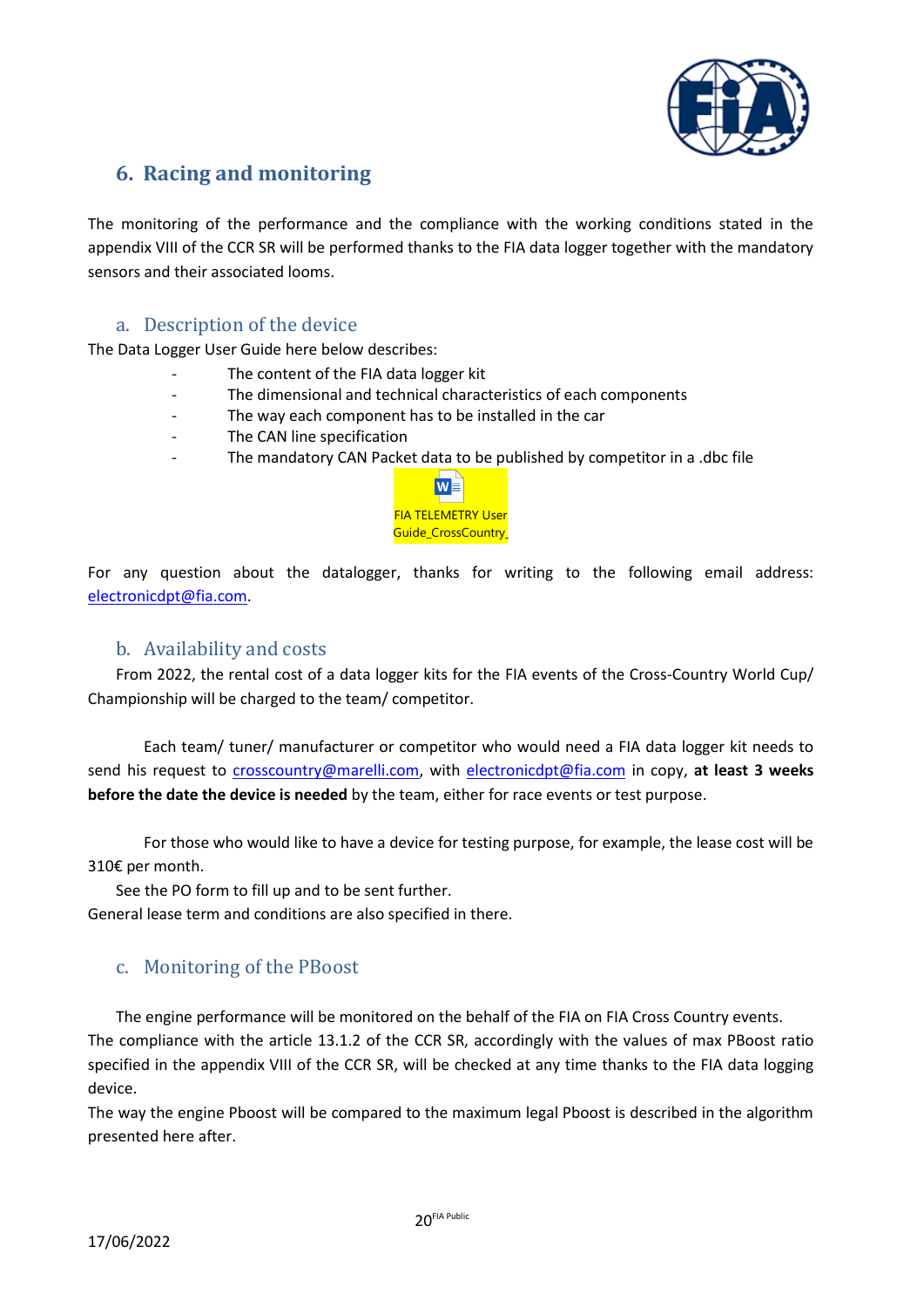



17/0 6/2022